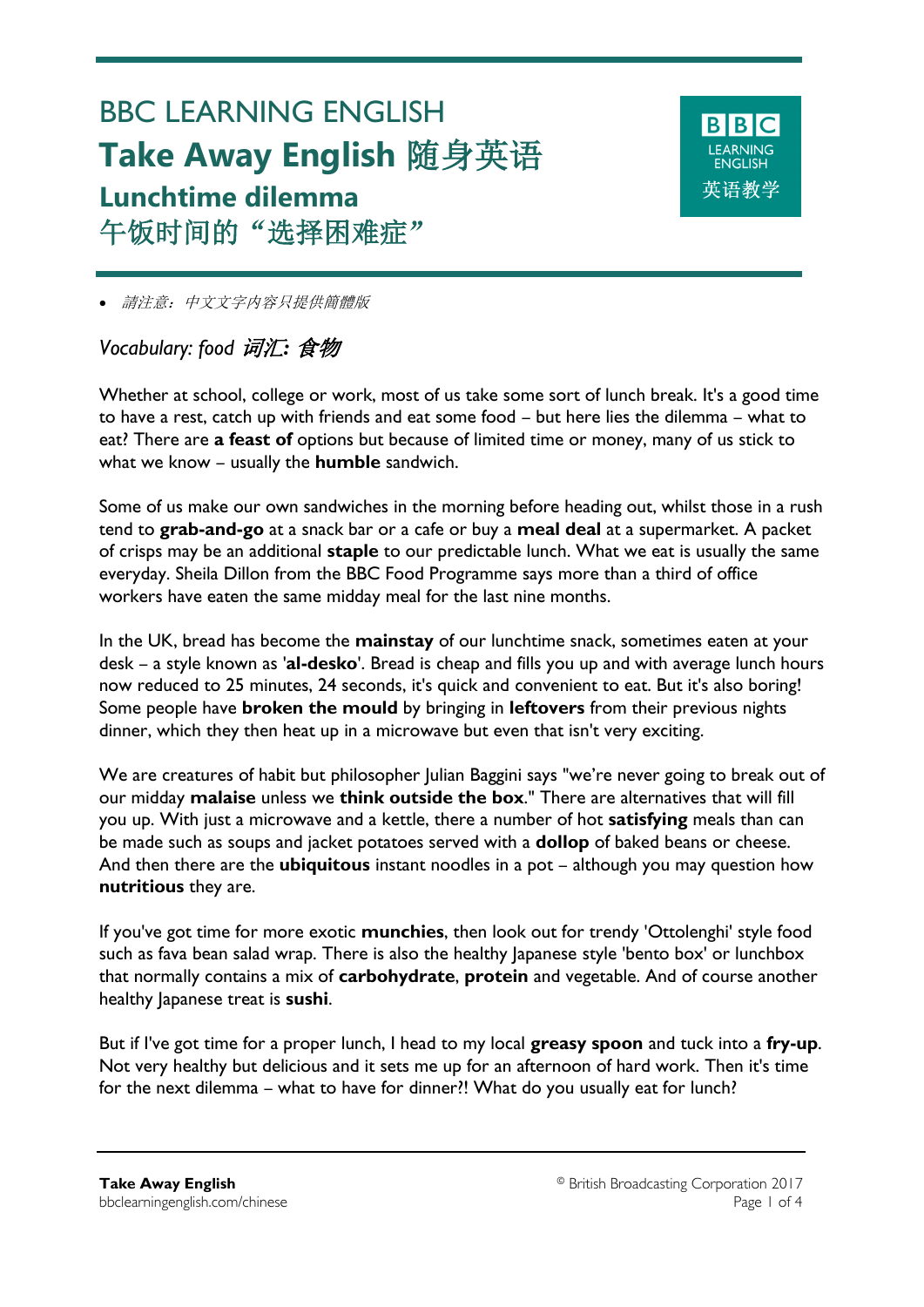## 词汇表

| a feast of            | 丰盛的, 一应俱全的         |  |  |
|-----------------------|--------------------|--|--|
| humble                | 简单而普通的             |  |  |
| grab-and-go           | 带走即食               |  |  |
| meal deal             | 优惠套餐               |  |  |
| staple                | 主食                 |  |  |
| mainstay              | 必备品, 事物的主要依靠       |  |  |
| al-desko              | 在桌边吃饭              |  |  |
| break the mould       | 打破常规               |  |  |
| <b>leftover</b>       | 剩饭剩菜               |  |  |
| malaise               | 昏昏沉沉,低迷不适          |  |  |
| think outside the box | 跳出思维定式, 跳出固有模式思考   |  |  |
| satisfying            | 令人满足的              |  |  |
| dollop                | (食物的)一小份,一小勺       |  |  |
| ubiquitous            | 随处可见的              |  |  |
| nutritious            | 营养价值高的             |  |  |
| munchies              | 小吃,零食              |  |  |
| carbohydrate          | 碳水化合物              |  |  |
| protein               | 蛋白质                |  |  |
| sushi                 | 寿司                 |  |  |
| greasy spoon          | (供应油腻食物的) 便利廉价的小饭馆 |  |  |
| fry-up                | (肉、菜、蛋等的) 油煎菜拼盘    |  |  |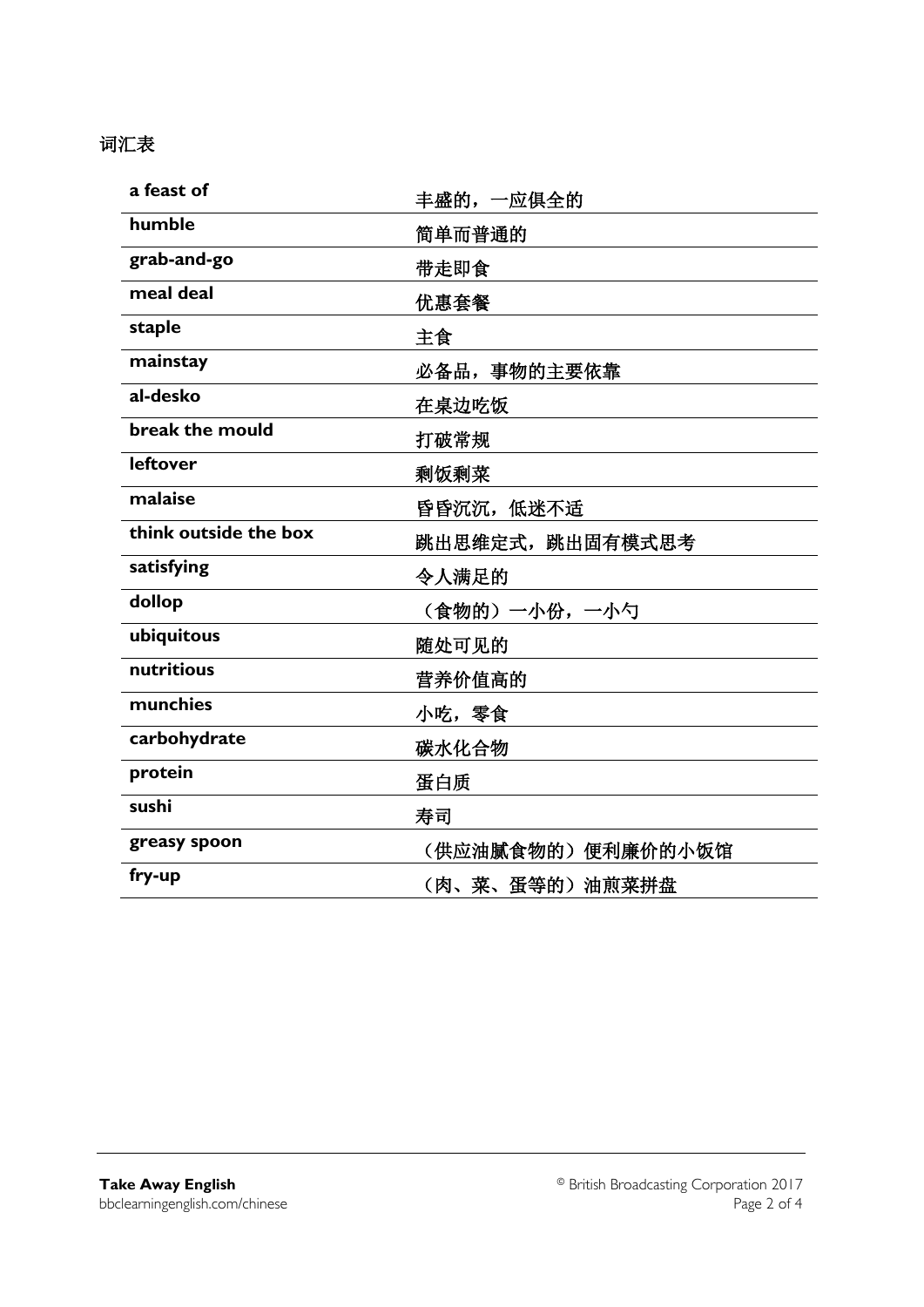#### 测验与练习

#### **1.** 阅读课文并回答问题。

- 1. How many different things have a third of office workers eaten for lunch in the last nine months?
- 2. Name two advantage of eating bread for lunch.
- 3. What piece of equipment do you need to make instant noodles?
- 4. True or false? *Sushi is a delicious but unhealthy treat you can have for lunch.*
- 5. Which word used in the article means 'easy to use or suitable for a particular purpose'.

### **2.** 请你在不参考课文的情况下完成下列练习。选择一个意思合适的单词填入句子的空格 处。

| I. Because of the hurricane, shops are running out of                                   |            |            | such as rice and cooking oil. |  |  |
|-----------------------------------------------------------------------------------------|------------|------------|-------------------------------|--|--|
| staple                                                                                  | staples    | stapled    | stapables                     |  |  |
|                                                                                         |            |            |                               |  |  |
| 2. A sandwich, crisps and a drink for a dollar?! That's the best l've ever seen!        |            |            |                               |  |  |
| grab-and-go                                                                             | fry-up     | meal deal  | al-desko                      |  |  |
|                                                                                         |            |            |                               |  |  |
| 3. I like a healthy and salad for my lunch and then maybe a cake as a treat afterwards! |            |            |                               |  |  |
| nutritious                                                                              | protein    | humble     | dollop                        |  |  |
|                                                                                         |            |            |                               |  |  |
| 4. Jane had the so she popped out and bought a packet of biscuits.                      |            |            |                               |  |  |
| munchings                                                                               | malaise    | leftovers  | munchies                      |  |  |
|                                                                                         |            |            |                               |  |  |
| 5. Sheep farming is the same of the country's economy.                                  |            |            |                               |  |  |
| mainstay                                                                                | ubiquitous | satisfying | protein                       |  |  |